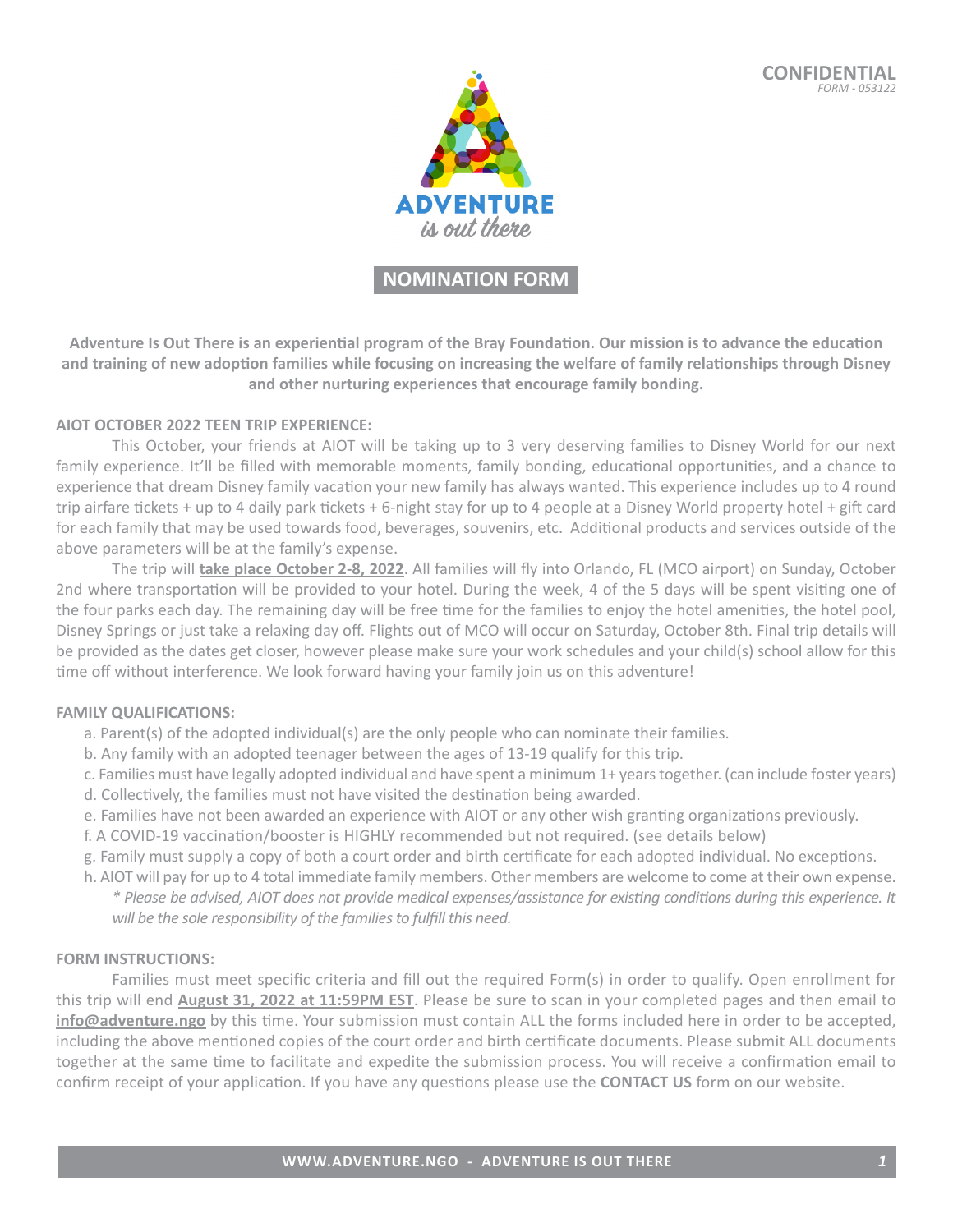

## **NOMINATION FORM**

#### **COVID-19:**

For the safety of all families and individuals participating in this adventure, a COVID-19 vaccination/booster is HIGHLY recommended but not required for all individuals. To learn more, please follow link to the CDC guidelines for children and teen vaccinations here: https://www.cdc.gov/coronavirus/2019-ncov/vaccines/recommendations/childrenteens.html

At anytime within 2 weeks prior to the trip, if any of the traveling party family members tests positive or have been exposed/shows symptoms, we trust that you will notify AIOT. We will need to postpone your family's trip until a later date out of the safety to the other families. We appreciate your understanding.

### **NOMINATION FORM CHECKLIST:**

We have provided here a quick cheat sheet to reference for all items needing to be provided in addition to this completed Nomination Form:

- $\Box$  This nomination form completed in full
- $\Box$  Birth Certificate for each adopted individual
- $\Box$  Court Order for each adopted individual
- $\Box$  Up to 3 Physicians Forms
- **Q** Up to 3 Social Worker/Counselor Forms
- $\Box$  The 2 Family Member/Friend Reference Forms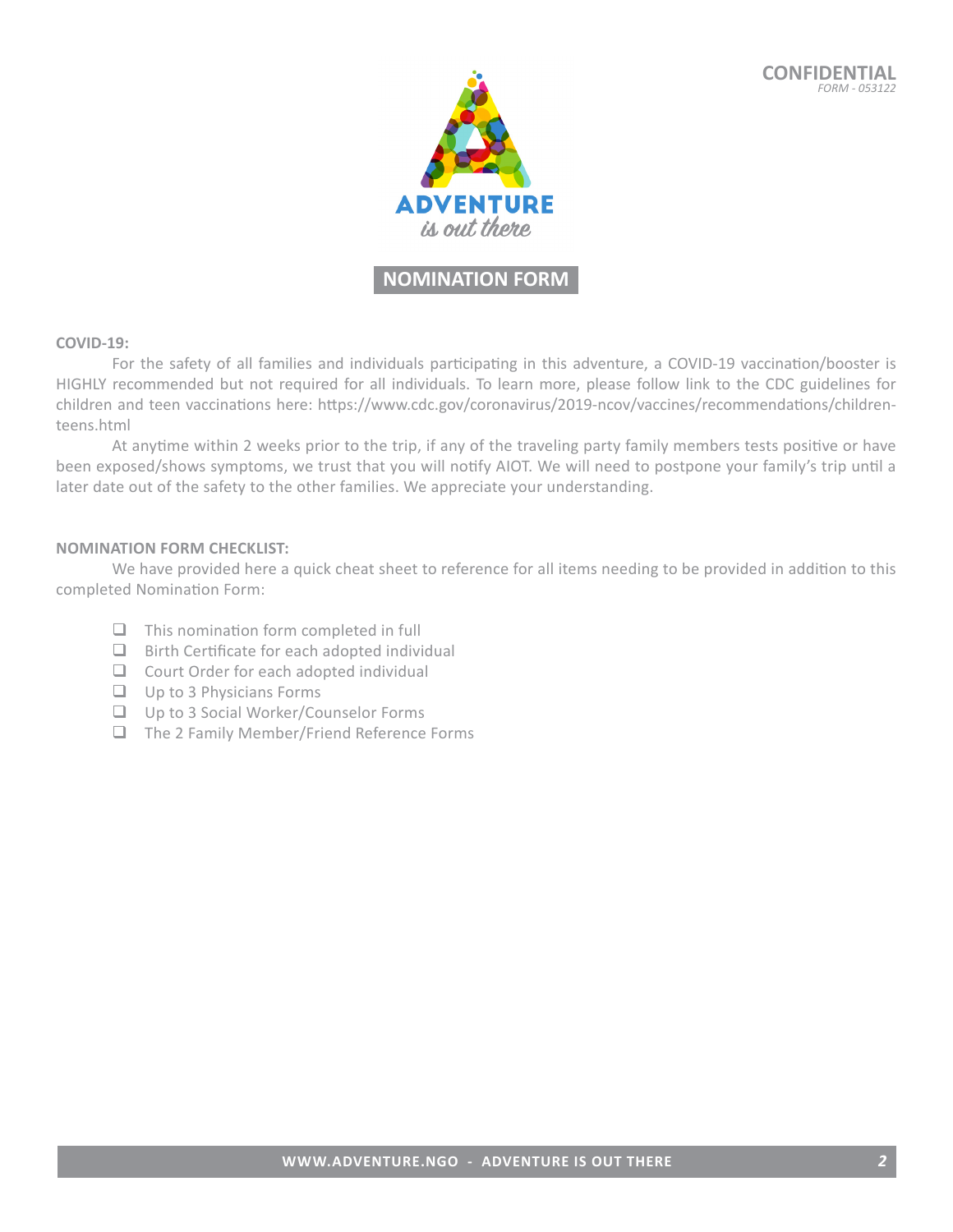

*Read & fill out completely | Print clearly & legibly*

| 1) Marketing Questions:                                                                                                                                                                                                                                                                                                                                    |
|------------------------------------------------------------------------------------------------------------------------------------------------------------------------------------------------------------------------------------------------------------------------------------------------------------------------------------------------------------|
|                                                                                                                                                                                                                                                                                                                                                            |
|                                                                                                                                                                                                                                                                                                                                                            |
|                                                                                                                                                                                                                                                                                                                                                            |
| 2) Adopted Individual #1 Information:                                                                                                                                                                                                                                                                                                                      |
|                                                                                                                                                                                                                                                                                                                                                            |
| b. Gender? ____________ c. Age? ___________ d. Date of Birth? (mm/dd/yyyy) _______________ e. Grade level? ___________                                                                                                                                                                                                                                     |
| * Please have the individual's Primary Physician fill out the attached PHYSICIANS FORM on page 7.                                                                                                                                                                                                                                                          |
| 3) Adopted Individual #2 Information: (applicable if 2nd child was adopted at the same time as Individuals #1 and/or #3)<br>a. What is the individuals full legal adopted name? [14] [2012] [2013] [2014] [2014] [2014] [2014] [2014] [2014] [2014] [2014] [2014] [2014] [2014] [2014] [2014] [2014] [2014] [2014] [2014] [2014] [2014] [2014] [2014] [201 |
| b. Gender? ____________ c. Age? ____________ d. Date of Birth? (mm/dd/yyyy) _______________ e. Grade level? _____________                                                                                                                                                                                                                                  |
| * Please have the individual's Primary Physician fill out the attached PHYSICIANS FORM on page 8.                                                                                                                                                                                                                                                          |
| 4) Adopted Individual #3 Information: (applicable if 3rd child was adopted at the same time as Individuals #1 and/or #2)<br>a. What is the individuals full legal adopted name? And the same control of the same control of the same control of the same control of the same control of the same control of the same control of the same control of the sa |
| b. Gender? ____________ c. Age? ___________ d. Date of Birth? (mm/dd/yyyy) _______________ e. Grade level? __________                                                                                                                                                                                                                                      |
| * Please have the individual's Primary Physician fill out the attached PHYSICIANS FORM on page 9.                                                                                                                                                                                                                                                          |
| 5) Parent Information: (filled out by individual completing the application and will be the primary point of contact)                                                                                                                                                                                                                                      |
| b) What is your relationship to the individual? ________ Mother ________ Father ________ Other<br>If other, please explain: The contract of the contract of the contract of the contract of the contract of the contract of the contract of the contract of the contract of the contract of the contract of the contract of the                            |
|                                                                                                                                                                                                                                                                                                                                                            |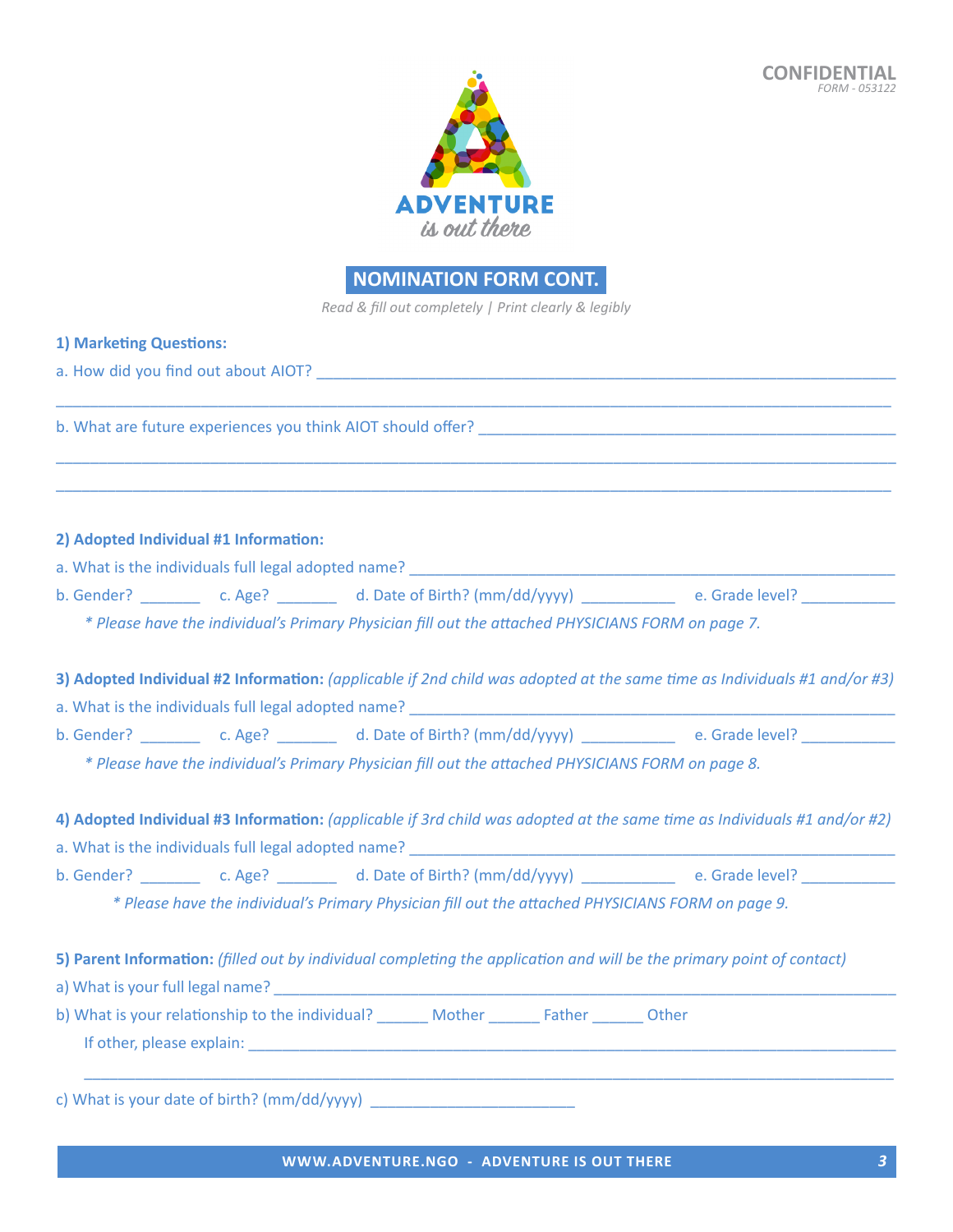

*Read & fill out completely | Print clearly & legibly*

| d) What is your complete home address?            |                       |  |
|---------------------------------------------------|-----------------------|--|
| e) What is the best email address to contact you? |                       |  |
| f) Home phone number?                             | g) Cell phone number? |  |

### **6) Family Information:** *(not all may be applicable)*

Including yourself, please provide the full legal name, age, date of birth, and relationship of each of your immediate family members to the adopted individual(s).

| <b>Full Name</b>                     | Age | Date of Birth Relationship to Adopted Individual(s) |
|--------------------------------------|-----|-----------------------------------------------------|
| <u>1. __________________________</u> |     |                                                     |
|                                      |     |                                                     |
|                                      |     |                                                     |
|                                      |     |                                                     |
|                                      |     |                                                     |
|                                      |     |                                                     |
| 7.                                   |     |                                                     |

### **7) General Information:**

| a. What is the family's primary spoken language?                                                 |  |
|--------------------------------------------------------------------------------------------------|--|
| b. Is your family in good health and physical condition for this experience?<br>Yes<br><b>No</b> |  |
| If no, please explain:                                                                           |  |

\_\_\_\_\_\_\_\_\_\_\_\_\_\_\_\_\_\_\_\_\_\_\_\_\_\_\_\_\_\_\_\_\_\_\_\_\_\_\_\_\_\_\_\_\_\_\_\_\_\_\_\_\_\_\_\_\_\_\_\_\_\_\_\_\_\_\_\_\_\_\_\_\_\_\_\_\_\_\_\_\_\_\_\_\_\_\_\_\_\_\_\_\_\_\_ c. Aside from your adopted individual(s) are their any medical or psychological diagnosis/needs in your immediate family?

\_\_\_\_\_\_\_\_\_\_\_\_\_\_\_\_\_\_\_\_\_\_\_\_\_\_\_\_\_\_\_\_\_\_\_\_\_\_\_\_\_\_\_\_\_\_\_\_\_\_\_\_\_\_\_\_\_\_\_\_\_\_\_\_\_\_\_\_\_\_\_\_\_\_\_\_\_\_\_\_\_\_\_\_\_\_\_\_\_\_\_\_\_\_\_ \_\_\_\_\_\_\_\_\_\_\_\_\_\_\_\_\_\_\_\_\_\_\_\_\_\_\_\_\_\_\_\_\_\_\_\_\_\_\_\_\_\_\_\_\_\_\_\_\_\_\_\_\_\_\_\_\_\_\_\_\_\_\_\_\_\_\_\_\_\_\_\_\_\_\_\_\_\_\_\_\_\_\_\_\_\_\_\_\_\_\_\_\_\_\_

 $\rule{1em}{0.15mm}$   $\qquad$   $\qquad$   $\qquad$   $\qquad$   $\qquad$   $\qquad$   $\qquad$   $\qquad$   $\qquad$   $\qquad$   $\qquad$   $\qquad$   $\qquad$   $\qquad$   $\qquad$   $\qquad$   $\qquad$   $\qquad$   $\qquad$   $\qquad$   $\qquad$   $\qquad$   $\qquad$   $\qquad$   $\qquad$   $\qquad$   $\qquad$   $\qquad$   $\qquad$   $\qquad$   $\qquad$   $\qquad$   $\qquad$   $\qquad$   $\$ 

If yes, please explain in detail: **Example 2018** and the set of the set of the set of the set of the set of the set of the set of the set of the set of the set of the set of the set of the set of the set of the set of the

\_\_\_\_\_\_\_\_\_\_\_\_\_\_\_\_\_\_\_\_\_\_\_\_\_\_\_\_\_\_\_\_\_\_\_\_\_\_\_\_\_\_\_\_\_\_\_\_\_\_\_\_\_\_\_\_\_\_\_\_\_\_\_\_\_\_\_\_\_\_\_\_\_\_\_\_\_\_\_\_\_\_\_\_\_\_\_\_\_\_\_\_\_\_\_ \_\_\_\_\_\_\_\_\_\_\_\_\_\_\_\_\_\_\_\_\_\_\_\_\_\_\_\_\_\_\_\_\_\_\_\_\_\_\_\_\_\_\_\_\_\_\_\_\_\_\_\_\_\_\_\_\_\_\_\_\_\_\_\_\_\_\_\_\_\_\_\_\_\_\_\_\_\_\_\_\_\_\_\_\_\_\_\_\_\_\_\_\_\_\_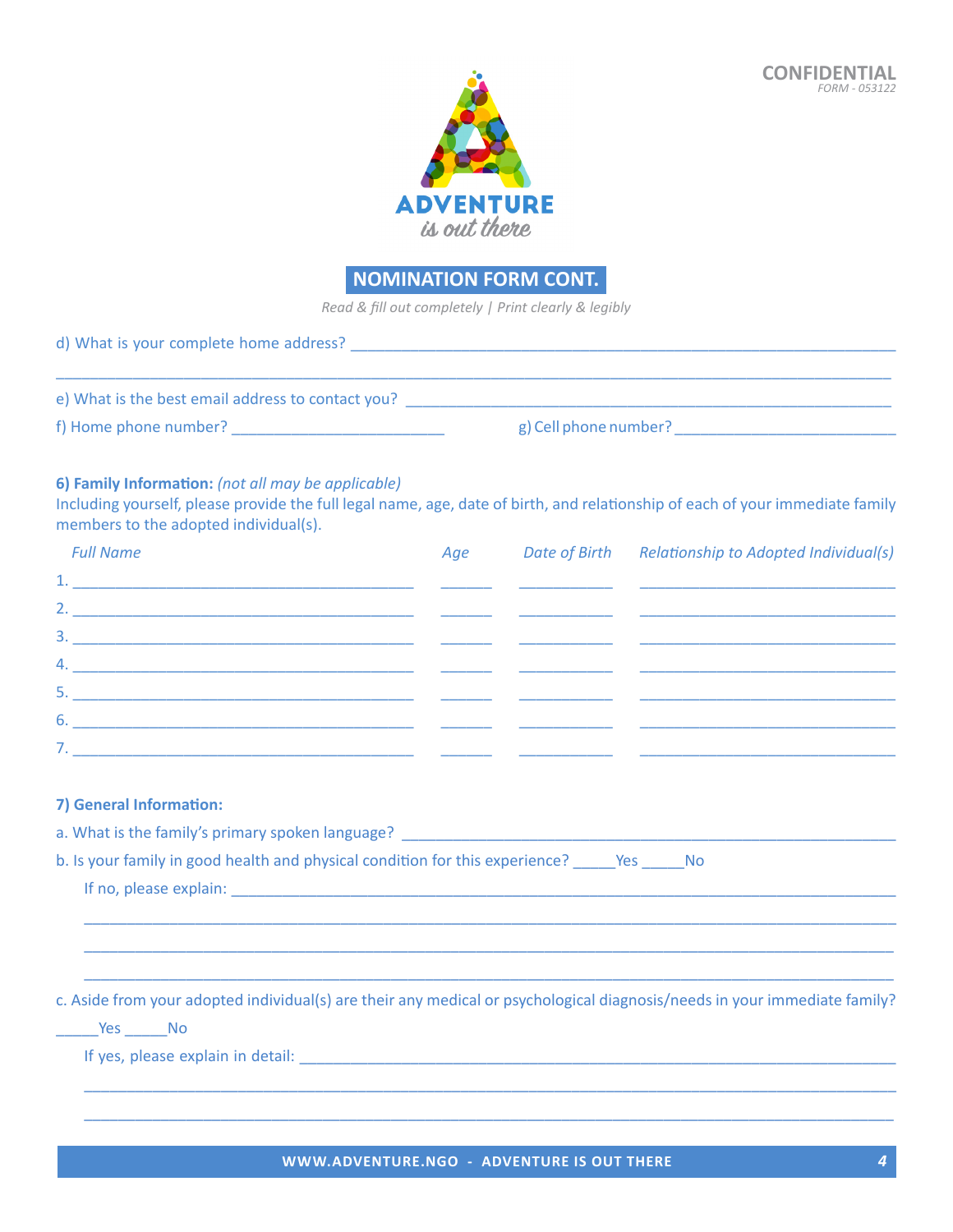

*Read & fill out completely | Print clearly & legibly*

| d. How many months/years has the adopted individual(s) been with your family? Include fostered years.                                                                                                                          |
|--------------------------------------------------------------------------------------------------------------------------------------------------------------------------------------------------------------------------------|
| e. What was the official date your adopted individual(s) joined your family? _________________________________                                                                                                                 |
| f. Has the adopted individual(s) ever received a trip from AIOT or any other wish granting organizations? Pes No                                                                                                               |
| g. Has this adopted individual(s) ever visited the destination being awarded? Preshigned and No                                                                                                                                |
| h. Have any family members visited the destination/experience being awarded? _____Yes _____No                                                                                                                                  |
| i. Including your adopted individual(s), has your family vacationed together before? Yes No<br>If yes, where and when: the same state of the state of the state of the state of the state of the state of the                  |
| j. Have you submitted an application with AIOT before? No No                                                                                                                                                                   |
| If yes, when: The contract of the contract of the contract of the contract of the contract of the contract of the contract of the contract of the contract of the contract of the contract of the contract of the contract of  |
| k. Is anyone in your family involved in litigation? _______ Yes ______ No                                                                                                                                                      |
|                                                                                                                                                                                                                                |
| I. Based on the AIOT experience your family is nominating itself for, are you applying with any other wish granting                                                                                                            |
| organizations for a similar event? ______ Yes ______ No                                                                                                                                                                        |
| If yes, please explain which organization and how long your family has been listed: __________________________                                                                                                                 |
| m. Would this experience be possible without the help of AIOT? ______ Yes ______ No                                                                                                                                            |
|                                                                                                                                                                                                                                |
| n. If selected, would AIOT be able to use your adoption story to help fund raise for this and future trips? Yes No                                                                                                             |
| If no, please explain: The contract of the contract of the contract of the contract of the contract of the contract of the contract of the contract of the contract of the contract of the contract of the contract of the con |

\_\_\_\_\_\_\_\_\_\_\_\_\_\_\_\_\_\_\_\_\_\_\_\_\_\_\_\_\_\_\_\_\_\_\_\_\_\_\_\_\_\_\_\_\_\_\_\_\_\_\_\_\_\_\_\_\_\_\_\_\_\_\_\_\_\_\_\_\_\_\_\_\_\_\_\_\_\_\_\_\_\_\_\_\_\_\_\_\_\_\_\_\_\_\_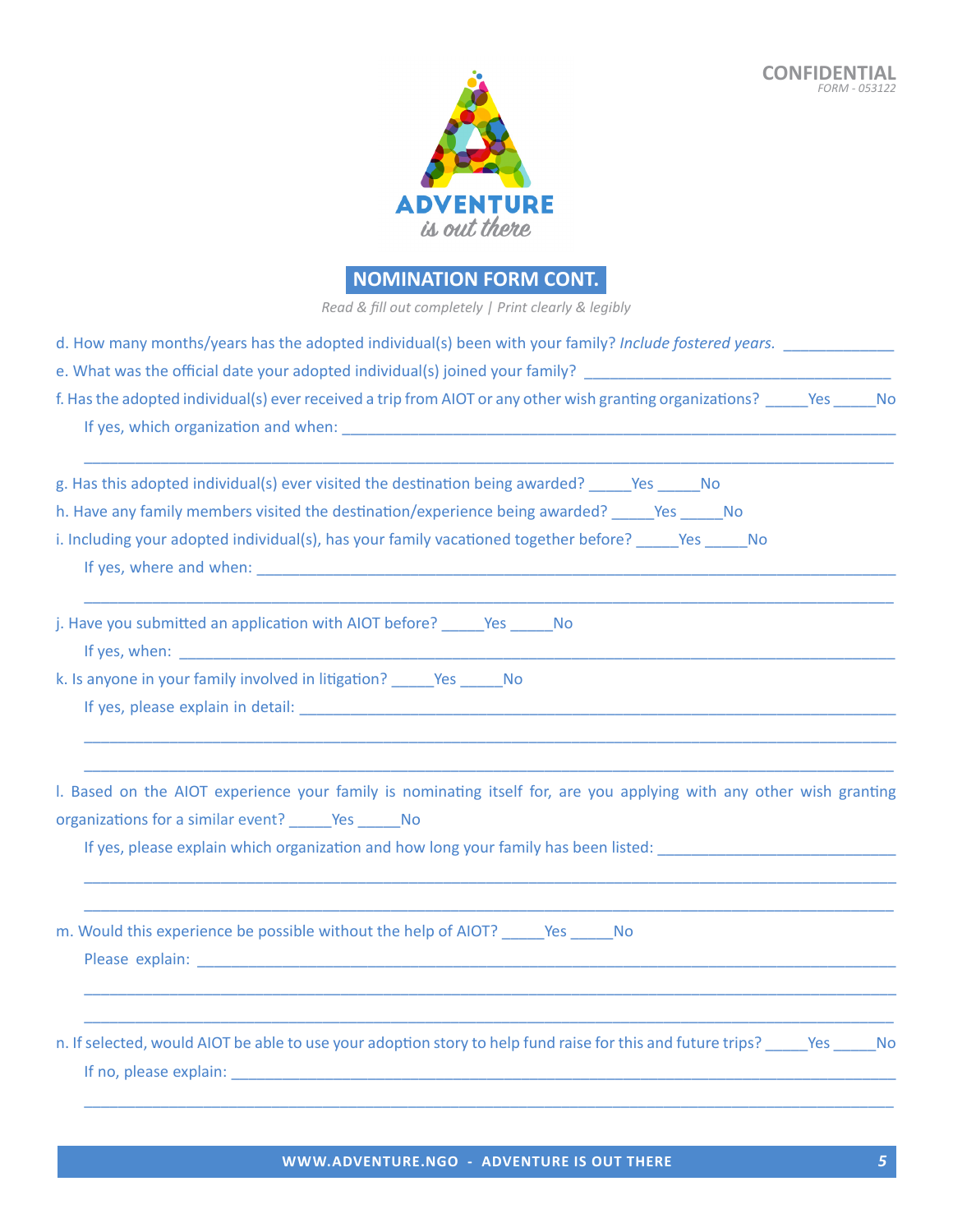

*Read & fill out completely | Print clearly & legibly*

\_\_\_\_\_\_\_\_\_\_\_\_\_\_\_\_\_\_\_\_\_\_\_\_\_\_\_\_\_\_\_\_\_\_\_\_\_\_\_\_\_\_\_\_\_\_\_\_\_\_\_\_\_\_\_\_\_\_\_\_\_\_\_\_\_\_\_\_\_\_\_\_\_\_\_\_\_\_\_\_\_\_\_\_\_\_\_\_\_\_\_\_\_\_\_ \_\_\_\_\_\_\_\_\_\_\_\_\_\_\_\_\_\_\_\_\_\_\_\_\_\_\_\_\_\_\_\_\_\_\_\_\_\_\_\_\_\_\_\_\_\_\_\_\_\_\_\_\_\_\_\_\_\_\_\_\_\_\_\_\_\_\_\_\_\_\_\_\_\_\_\_\_\_\_\_\_\_\_\_\_\_\_\_\_\_\_\_\_\_\_ \_\_\_\_\_\_\_\_\_\_\_\_\_\_\_\_\_\_\_\_\_\_\_\_\_\_\_\_\_\_\_\_\_\_\_\_\_\_\_\_\_\_\_\_\_\_\_\_\_\_\_\_\_\_\_\_\_\_\_\_\_\_\_\_\_\_\_\_\_\_\_\_\_\_\_\_\_\_\_\_\_\_\_\_\_\_\_\_\_\_\_\_\_\_\_

### **8) Physicians Forms:** *(Refer to the 3 PHYSICIANS FORMS on pages 7, 8 and 9)*

A total of up to 3 Physician Forms are required to be filled out to be considered for a nomination. Parents, please have your child(s) Physician fill out the form and return it to you so you can include it with your final nomination form. Please include the forms with the other pages here. DO NOT submit separate from other documents.

### **9) Reference Forms:** *(Refer to the 5 REFERENCE FORMS on pages 10-14)*

A total of up to 5 references will be required and used as an evaluation tool. A reference from the child(s) social worker/counselor is SPECIFICALLY REQUIRED. Please see that we have provided 3 forms for the social worker/counselor in the case that you have 3 adopted children that you are including in your nomination. Please include the forms with the other pages here. DO NOT submit separate from other documents.

### **10) Release\*:**

I represent that the information provided is true and accurate and acknowledge that it is being relied upon and may be investigated, including, but not limited to any criminal background or reference checks. I hereby authorize the release of such information without liability to Adventure Is Out There, its affiliates and subsidiaries, and their respective officers, directors, employees, or agents ("Releasees"). I HEREBY WAIVE, RELEASE AND DISCHARGE RELEASEES FROM ANY LIABILITY ARISING FROM THE RELEASE OF SUCH INFORMATION, INCLUDING ANY LIABILITY THAT MAY ARISE FROM A NEGLIGENT ACT OR OMISSION OF RELEASEES. I further acknowledge that Releasees operate a website or may engage in other marketing and public awareness activities that may include the use of my image or likeness. I hereby perpetually convey, transfer and assign all right, title and interest to Releasees in and to any images, text, quotes, comments, endorsements, videos, likeness, film, audio, audio-visual, graphic or verbal depictions of any kind of me while involved in any activities with Releasees (the "Content") without any consideration to me of any kind. The Content, including the copyright and all other rights therein, shall be Releasees' sole and exclusive property and I hereby grant and assign all rights of any nature in and to the Content. I agree that the Content may be combined with other images, text, graphics, and film audio and audio-visual works; and may be cropped, altered or modified. I acknowledge that travel comes with its own inherent risks and that should I be selected to participate in Releasees' activities, I accept that there are certain risks associated with such participation. I, HEREBY FOREVER AND UNCONDITIONALLY WAIVE AND RELEASE, DISCHARGE AND AGREE TO HOLD HARMLESS Releasees from and against any and all claims, liability and/or causes of actions I may have or that may be made on my behalf or by my spouse, children, heirs and legal representatives, for death, wrongful death, personal injury (whether physical, emotional and/or psychiatric or any combination thereof), any illness (such as COVID-19), loss of consortium, property damage and/or breach of contract or any other damage, occasioned by, arising out of or incidental to my participation in the activities or services provided by Releasees WHETHER OR NOT RESULTING FROM OR CAUSED BY THE NEGLIGENCE OF AND/OR THE PART OF RELEASEES.

Parent Name: \_\_\_\_\_\_\_\_\_\_\_\_\_\_\_\_\_\_\_\_\_\_\_\_\_\_\_\_\_\_\_\_\_\_\_\_\_\_\_\_\_\_\_\_ Date: \_\_\_\_\_\_\_\_\_\_\_\_\_\_\_\_\_\_\_\_\_\_\_\_\_\_\_\_\_\_\_\_\_\_

### Parent Signature:

*\*If chosen as a family to join us, any teenager(s) over the age of 18 will also be required to sign a release form prior to the trip.*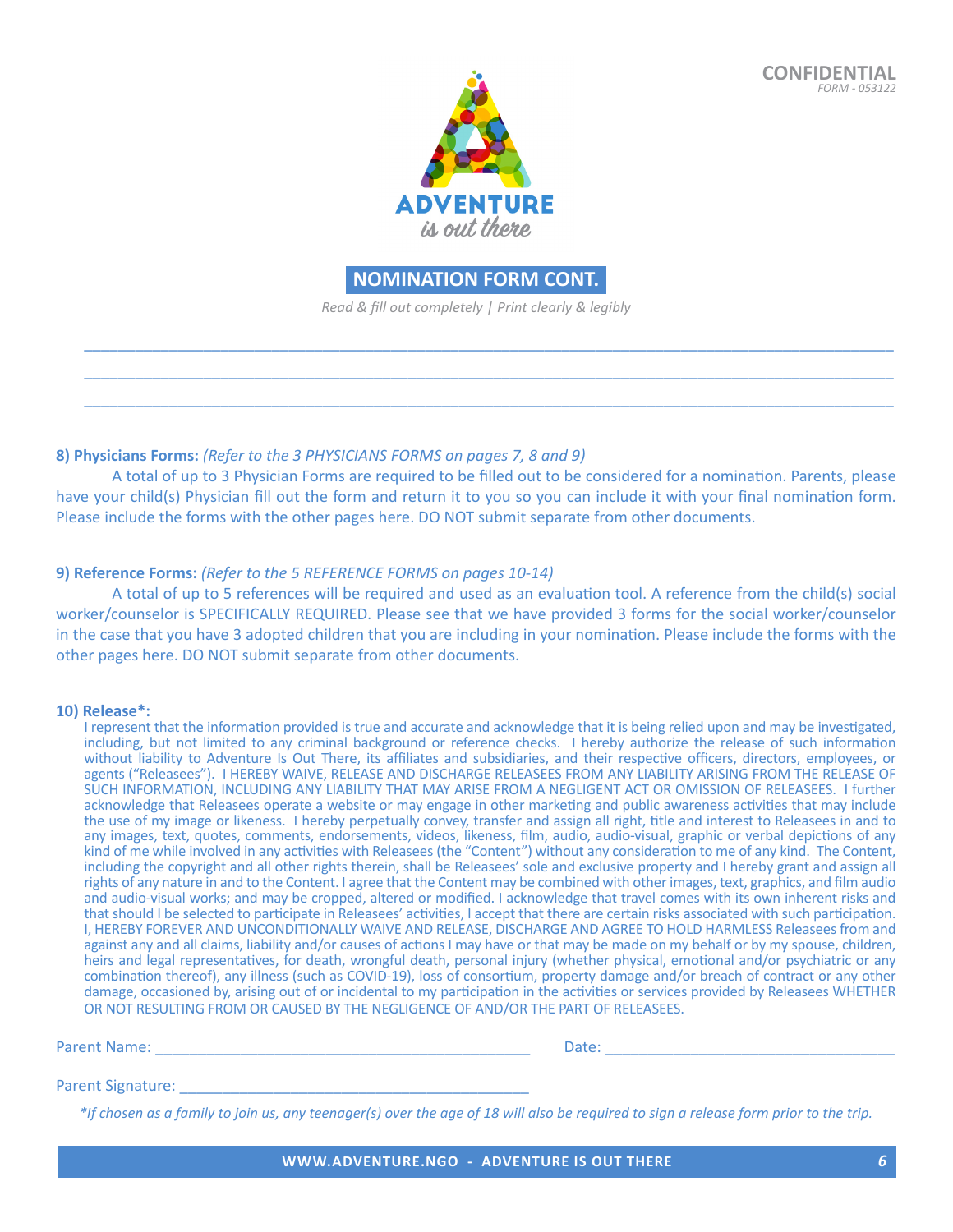

**PHYSICIANS FORM #1**

|                           | This form is ONLY to be filled out by ADOPTED INDIVIDUAL #1's Primary Physician.<br>Read & fill out completely   Print clearly & legibly |
|---------------------------|------------------------------------------------------------------------------------------------------------------------------------------|
| 1) Physician Information: |                                                                                                                                          |
|                           | b. Phone Number: ________________                                                                                                        |
|                           |                                                                                                                                          |
|                           |                                                                                                                                          |
| 2) Medical Information:   |                                                                                                                                          |
|                           | a. In your professional opinion, what is the estimated developmental age of this child? ______________________                           |
|                           | b. Do you feel it is safe for this child to participate in a trip to Disney World? ______ Yes _____ No                                   |
|                           | c. Do you feel that an experience like this would contribute to the well being of this child? Yes No                                     |
|                           | d. Will a trip October 2-8, 2022 interfere with medical treatments or appointments? ______Yes ______No                                   |
|                           | e. Does this child function well within a group environment/setting? ______Yes ______No                                                  |
|                           | f. Please indicate any additional comments/medical requirements/helpful information: (i.e. allergies, etc.)                              |
|                           | <b>Physician Signature:</b>                                                                                                              |
|                           | $\overline{z}$<br>WWW.ADVENTURE.NGO - ADVENTURE IS OUT THERE                                                                             |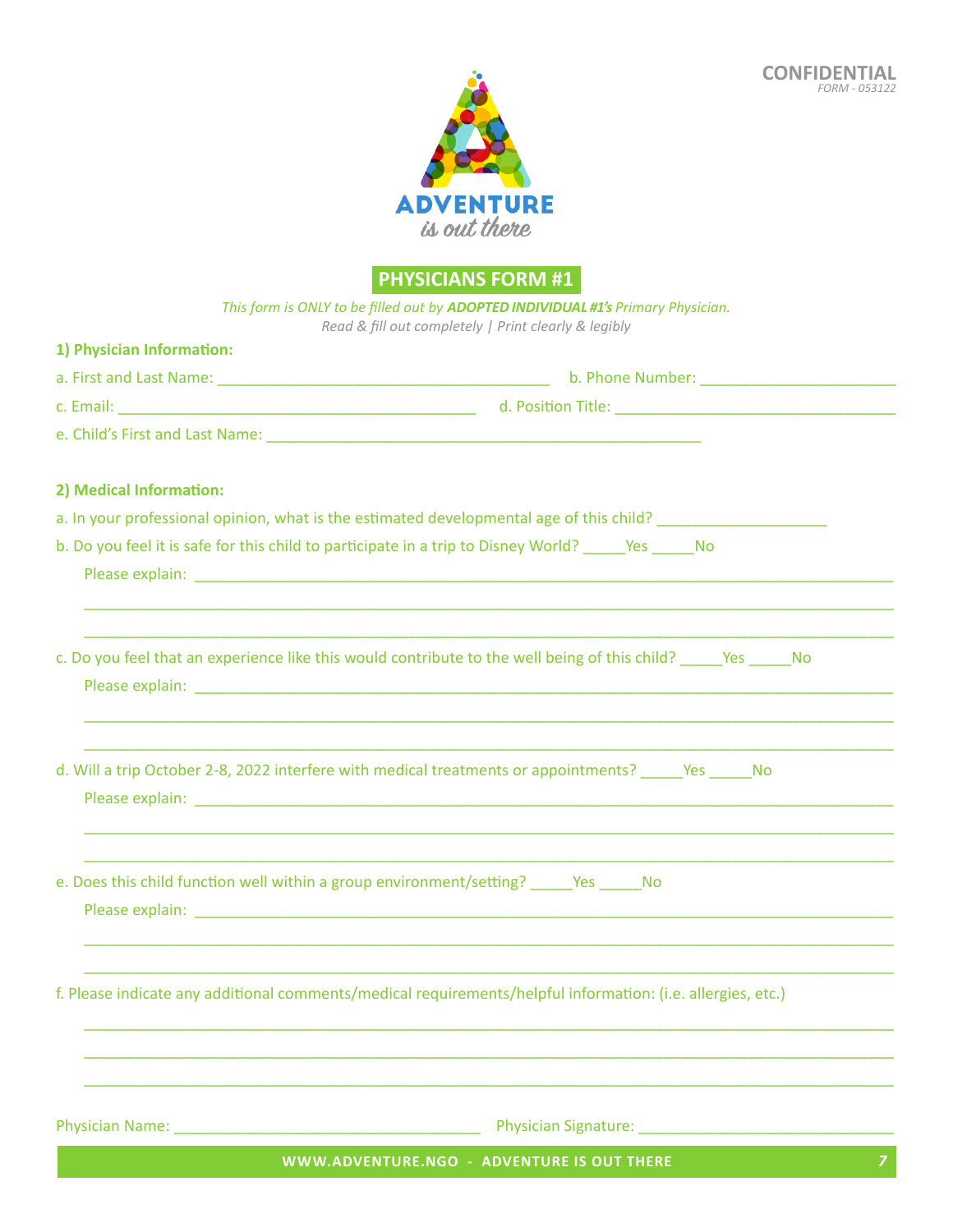

**PHYSICIANS FORM #2**

| 2) Medical Information:                                                                 |                                                                                                                                                                                                                                                                                                                                                                   |
|-----------------------------------------------------------------------------------------|-------------------------------------------------------------------------------------------------------------------------------------------------------------------------------------------------------------------------------------------------------------------------------------------------------------------------------------------------------------------|
|                                                                                         | a. In your professional opinion, what is the estimated developmental age of this child? ______________________                                                                                                                                                                                                                                                    |
|                                                                                         | b. Do you feel it is safe for this child to participate in a trip to Disney World? Yes No                                                                                                                                                                                                                                                                         |
|                                                                                         | <u> 1990 - Jan James James James James James James James James James James James James James James James James J</u><br>c. Do you feel that an experience like this would contribute to the well being of this child? ______Yes ______No<br><u> 1999 - Jan James James James James James James James James James James James James James James James James Ja</u> |
|                                                                                         | d. Will a trip October 2-8, 2022 interfere with medical treatments or appointments? ______ Yes ______ No<br>,我们也不会有什么。""我们的人,我们也不会有什么?""我们的人,我们也不会有什么?""我们的人,我们也不会有什么?""我们的人,我们也不会有什么?""我们的人                                                                                                                                                                      |
| e. Does this child function well within a group environment/setting? ______Yes ______No |                                                                                                                                                                                                                                                                                                                                                                   |
|                                                                                         | f. Please indicate any additional comments/medical requirements/helpful information: (i.e. allergies, etc.)                                                                                                                                                                                                                                                       |
|                                                                                         | Physician Signature: National American School and American School and American School and American School and                                                                                                                                                                                                                                                     |
|                                                                                         | WWW.ADVENTURE.NGO - ADVENTURE IS OUT THERE<br>8                                                                                                                                                                                                                                                                                                                   |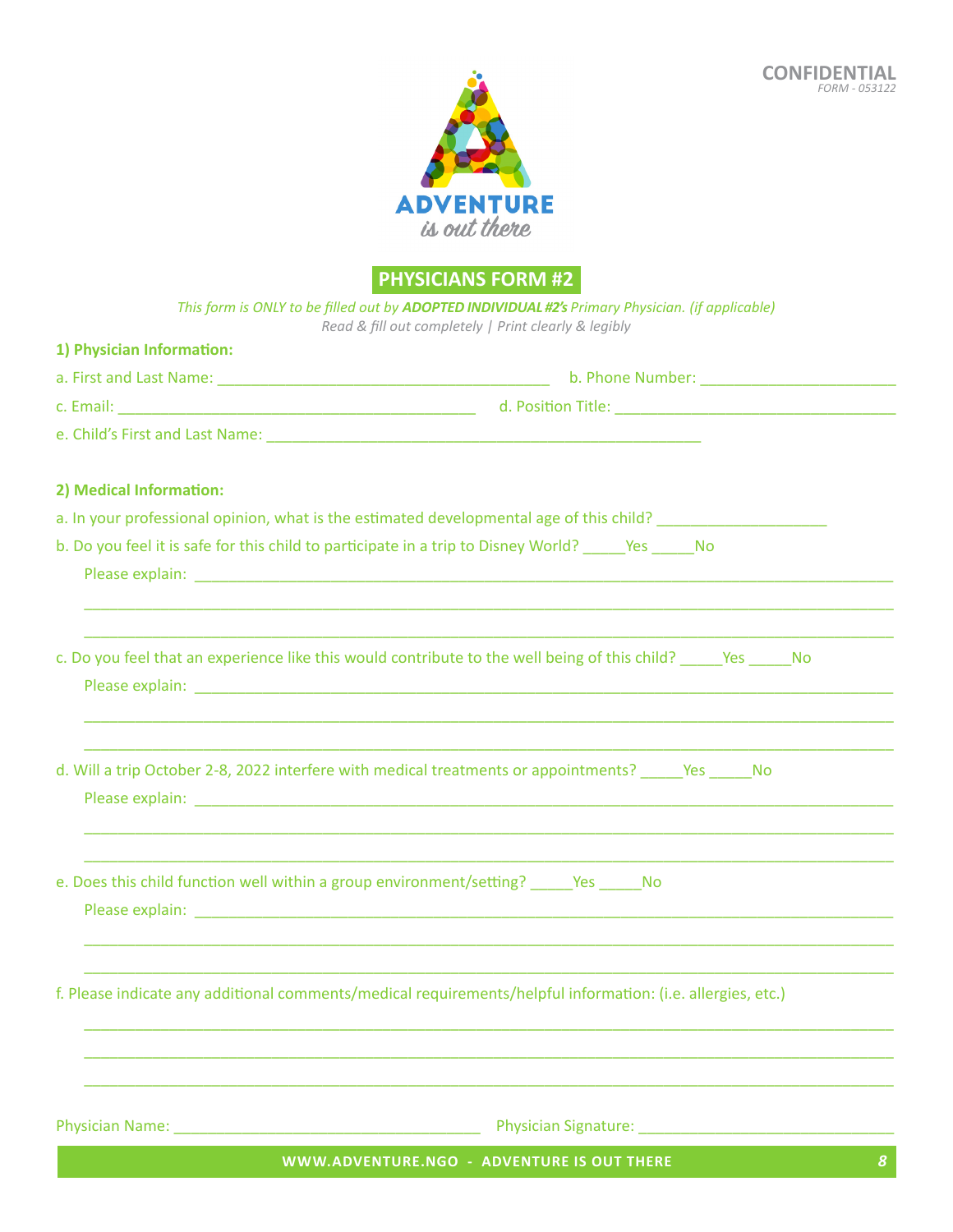

**PHYSICIANS FORM #3**

| This form is ONLY to be filled out by ADOPTED INDIVIDUAL #3's Primary Physician. (if applicable)<br>Read & fill out completely   Print clearly & legibly                                                                       |
|--------------------------------------------------------------------------------------------------------------------------------------------------------------------------------------------------------------------------------|
| 1) Physician Information:                                                                                                                                                                                                      |
| a. First and Last Name: 1990 Manual Communication of the Mumber: 2001 Manual Communication of the Mumber:                                                                                                                      |
|                                                                                                                                                                                                                                |
|                                                                                                                                                                                                                                |
| 2) Medical Information:                                                                                                                                                                                                        |
| a. In your professional opinion, what is the estimated developmental age of this child? ______________________                                                                                                                 |
| b. Do you feel it is safe for this child to participate in a trip to Disney World? ______ Yes _____ No                                                                                                                         |
| c. Do you feel that an experience like this would contribute to the well being of this child? ______Yes ______No                                                                                                               |
| d. Will a trip October 2-8, 2022 interfere with medical treatments or appointments? ______Yes ______ No                                                                                                                        |
| e. Does this child function well within a group environment/setting? _______________________________                                                                                                                           |
| f. Please indicate any additional comments/medical requirements/helpful information: (i.e. allergies, etc.)                                                                                                                    |
| Physician Signature: National Action of the Contractor of the Contractor of the Contractor of the Contractor of the Contractor of the Contractor of the Contractor of the Contractor of the Contractor of the Contractor of th |
| WWW.ADVENTURE.NGO - ADVENTURE IS OUT THERE<br>$\boldsymbol{g}$                                                                                                                                                                 |
|                                                                                                                                                                                                                                |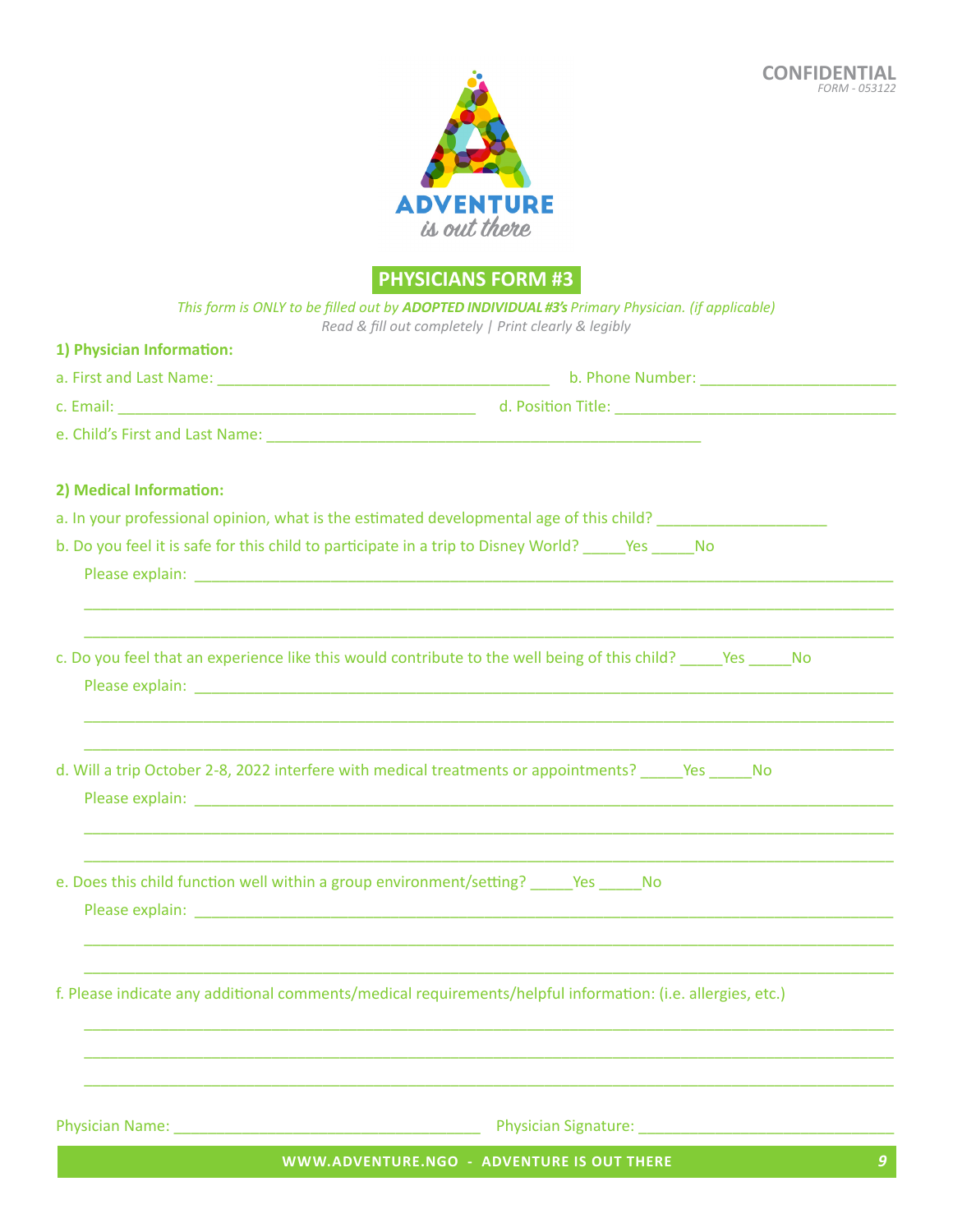

# REFERENCE FORM #1 - SOCIAL WORKER/COUNSELOR

This form is to be filled out by the families social worker/counselor of ADOPTED INDIVIDUAL #1. Read & fill out completely | Print clearly & legibly

Reference: (Please be advised that all references will be authenticated by AIOT.)

| a. Referrer First and Last Name: | b. Phone Number: |  |
|----------------------------------|------------------|--|
|                                  |                  |  |

c. Email: The contract of the contract of the contract of the contract of the contract of the contract of the contract of the contract of the contract of the contract of the contract of the contract of the contract of the

d. Child you are Referring:

e. Relationship to Child:

f. Please explain why an experience like this would be positive and contribute to the well being of this child.

g. Please explain how the child functions within a group environment/setting.

h. Reference Summary: (Please explain why the child is a good candidate for this experience and how they will benefit  $from it.$ )

Referrer Name: Name: Name and American Contract Contract Contract Contract Contract Contract Contract Contract Contract Contract Contract Contract Contract Contract Contract Contract Contract Contract Contract Contract Con

By signing this document, you certify that all statements provided here are true and correct to the best of your knowledge and grant us permission to contact you, if needed.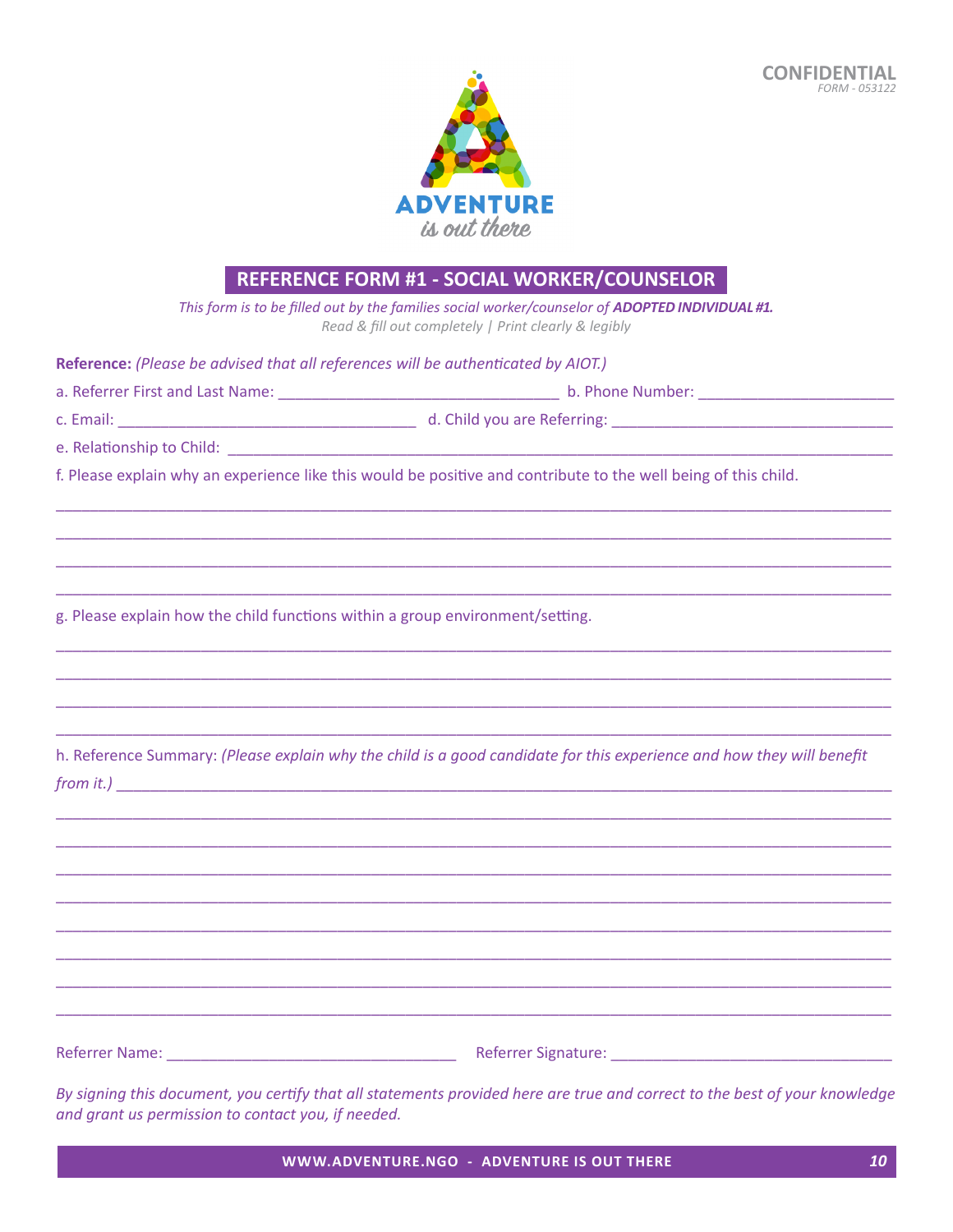

# REFERENCE FORM #2 - SOCIAL WORKER/COUNSELOR

This form is to be filled out by the families social worker/counselor of ADOPTED INDIVIDUAL #2. (if applicable) Read & fill out completely | Print clearly & legibly

Reference: (Please be advised that all references will be authenticated by AIOT.)

| a. Referrer First and Last Name: | b. Phone Number:            |
|----------------------------------|-----------------------------|
| c. Email:                        | d. Child you are Referring: |

e. Relationship to Child:

f. Please explain why an experience like this would be positive and contribute to the well being of this child.

g. Please explain how the child functions within a group environment/setting.

h. Reference Summary: (Please explain why the child is a good candidate for this experience and how they will benefit  $from it.$ )

Referrer Name: Name: Name and Name and Name and Name and Name and Name and Name and Name and Name and Name and N

By signing this document, you certify that all statements provided here are true and correct to the best of your knowledge and grant us permission to contact you, if needed.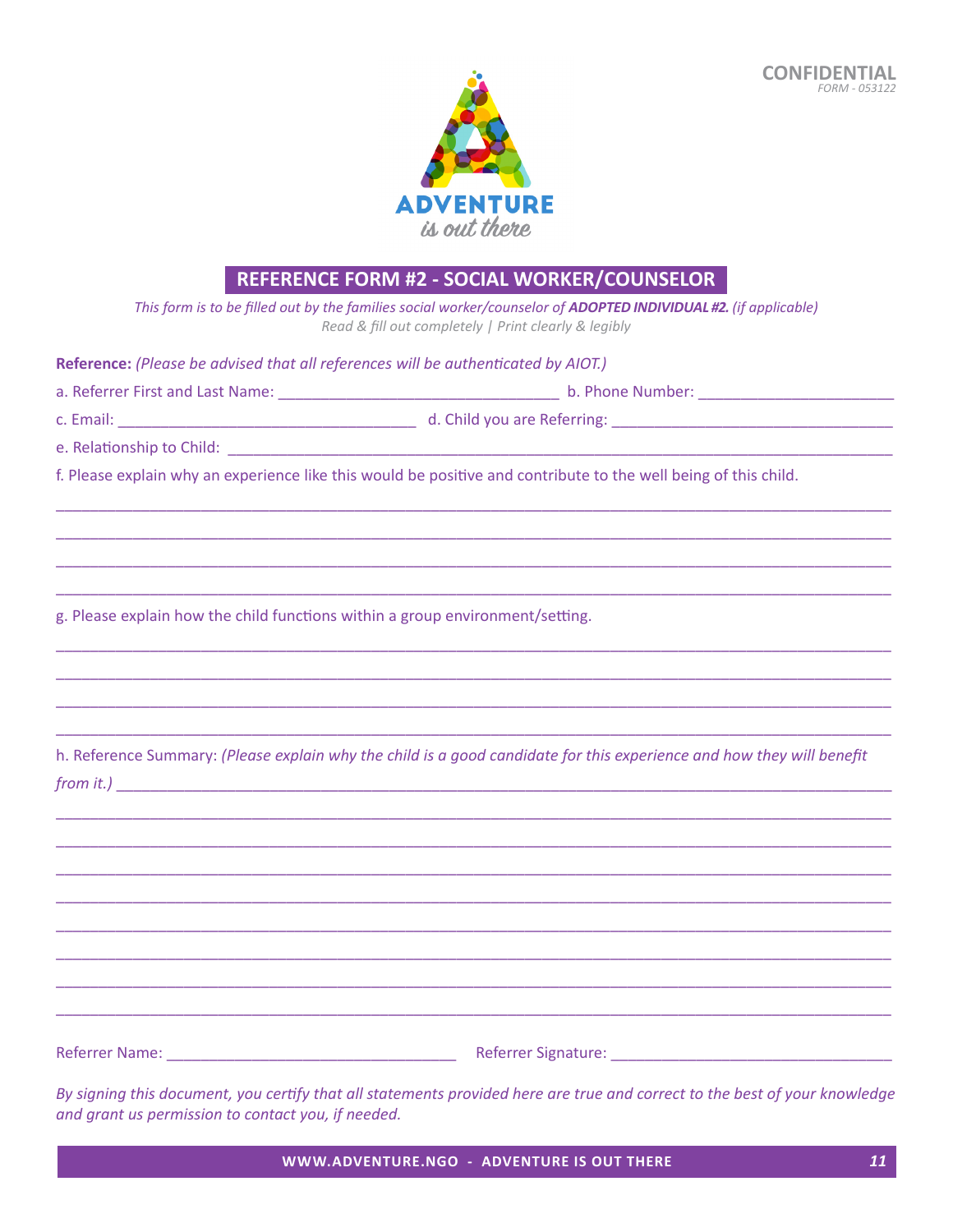

# **REFERENCE FORM #3 - SOCIAL WORKER/COUNSELOR**

This form is to be filled out by the families social worker/counselor of ADOPTED INDIVIDUAL #3. (if applicable) Read & fill out completely | Print clearly & legibly

Reference: (Please be advised that all references will be authenticated by AIOT.)

| a. Referrer First and Last Name: | b. Phone Number:            |
|----------------------------------|-----------------------------|
| c. Email:                        | d. Child you are Referring: |

e. Relationship to Child:

f. Please explain why an experience like this would be positive and contribute to the well being of this child.

g. Please explain how the child functions within a group environment/setting.

h. Reference Summary: (Please explain why the child is a good candidate for this experience and how they will benefit  $from it.$ )

Referrer Name: Name: Name and Name and Name and Name and Name and Name and Name and Name and Name and Name and N

By signing this document, you certify that all statements provided here are true and correct to the best of your knowledge and grant us permission to contact you, if needed.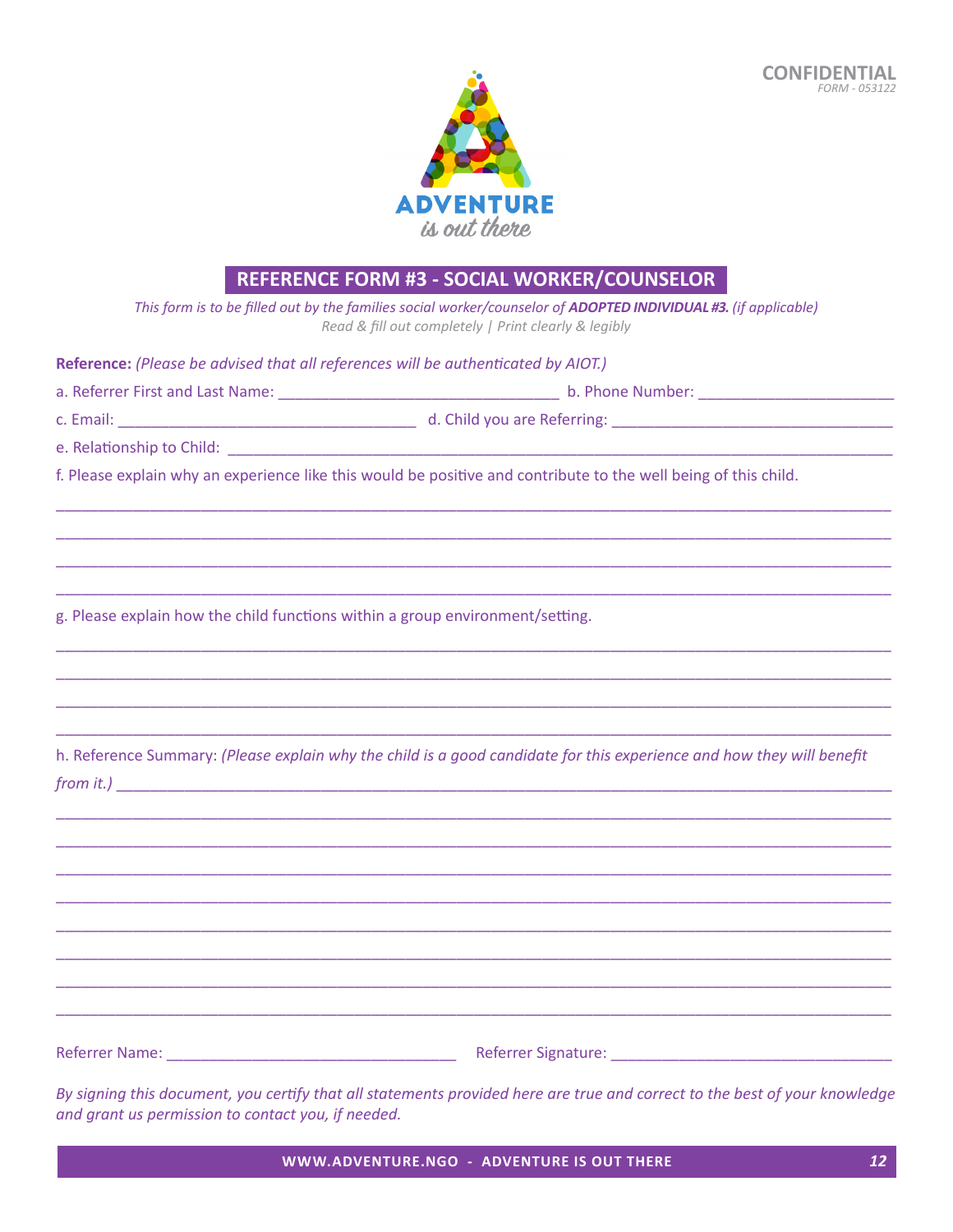

# REFERENCE FORM #4 - FAMILY MEMBER/FRIEND

This form is to be filled out by the FAMILY MEMBER OR FRIEND providing the family's reference. Read & fill out completely | Print clearly & legibly

Reference: (Please be advised that all references will be authenticated by AIOT.)

| a. Referrer First and Last Name: | b. Phone Number:             |
|----------------------------------|------------------------------|
| c. Email:                        | d. Family you are Referring: |

e. Relationship to Family:

f. Please explain why an experience like this would be positive and contribute to the well being of the family.

g. Reference Summary: (Please explain why the family is a good candidate for this experience and how they will benefit from it.)

Referrer Name: Name: Name and Name and Name and Name and Name and Name and Name and Name and Name and Name and N

By signing this document, you certify that all statements provided here are true and correct to the best of your knowledge and grant us permission to contact you, if needed.